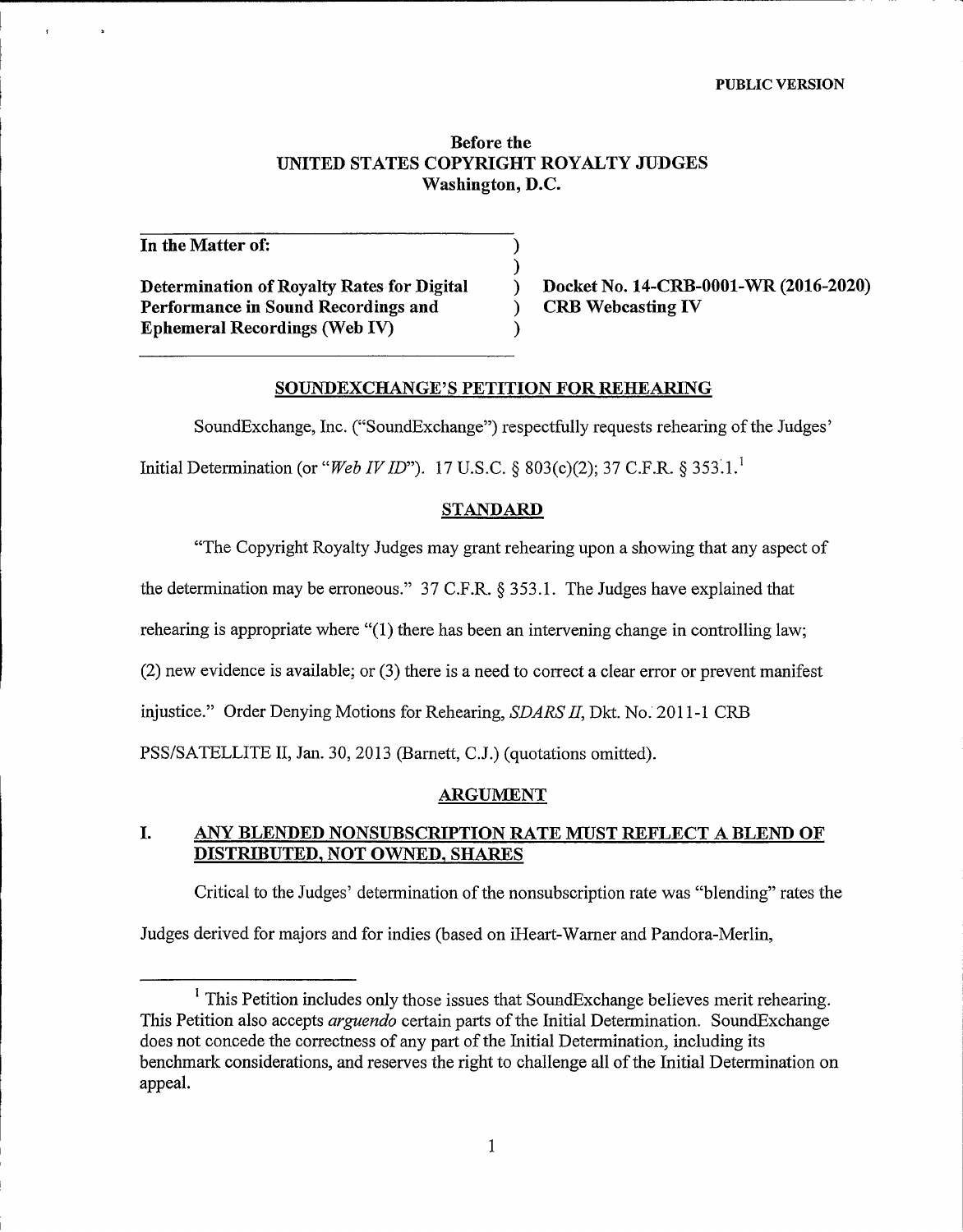respectively).<sup>2</sup> The Judges used a  $65\%$ -35% ratio for this "blend," and they derived the ratio based on a single internal Pandora document purporting to state percentages of performances on *Pandora.*<sup>3</sup> Web IV ID at 200 (citing SX Ex. 269 at 73). This document purports to reflect the percentage of performances on Pandora that are of sound recordings "owned" by majors versus sound recordings "owned" by indies. Owned shares is the wrong measure for what the Judges said they wanted to calculate.

The right measure is "distributed" shares, *i.e.*, shares of recordings that majors and indies distribute. The Judges said they were trying to determine what percentage of the performances would *get paid* at the es said the rate derived from iHeart-Warner and what percentage would get paid at the  $\frac{1}{\sqrt{2}}$  and at the state of  $\frac{1}{\sqrt{2}}$ rate derived from Pandora-Merlin. Distributed, not owned, shares must be used for that calculation because performances of independently owned sound recordings that majors distribute generally *get paid* pursuant to the majors' deals with such services;  $4$  Applying owned shares for that calculation is clear error because it contradicts the very benchmarks upon which the Judges rely. The rates in the iHeart-Warner agreement expressly.

 $\frac{1}{2}$ . Merlin itself is a distributor and does not own the recordings licensed

 $4$  The record is undisputed on this point. See SX Ex. 20 at 6-7 (Van Arman WDT) ("a substantial portion" of indie sound recordings are distributed to digital services by one of the three majors; in such cases, "generally it is the terms of the major's license with a digital music service that govern the rates and terms for distribution of those sound recordings."); SX PFOF  $\P$  541; SX Ex. 17  $\P$  224 (Rubinfeld Corr. WDT).

| <sup>3</sup> The agreement states that |                                    |
|----------------------------------------|------------------------------------|
|                                        | SX Ex. 33 at 1 (emphasis added).   |
| is defined with reference to           | , which include, in relevant part, |

<sup>&</sup>lt;sup>2</sup> Without limiting the reservation in note 1, *supra*, SoundExchange disagrees with the Judges' methodology and reasoning for deriving the commercial nonsubscription rates.

 $3$  The Judges clearly erred in relying on a single page from a Pandora document as the sole basis for determining the major-indie split. There was no testimony about how Pandora derived these shares. And Prof. Shapiro acknowledged they are not representative of the majorindie split on other services. Shapiro WDT at 13, n.19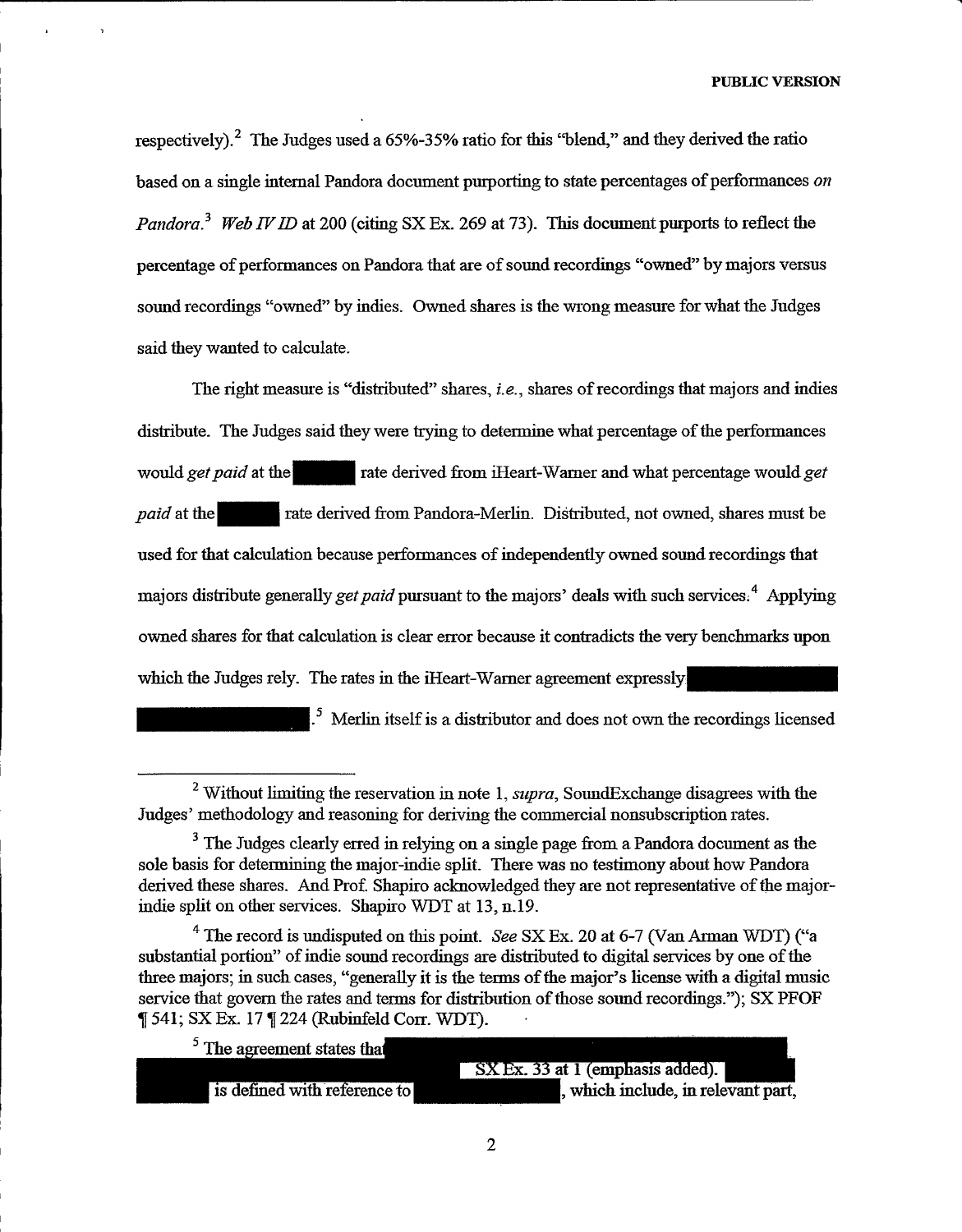to Pandora. SX PFOF  $\P$  506 (citing PAN Ex. 5022 at 23-24).

The Initial Determination thus should be corrected to blend the nonsubscription rates based on distributed shares. The evidence in this proceeding shows the distributed split is no less than 85%-15%. RIAA statistics show that the majors "create, manufacture, and/or distribute approximately 85% of all legitimate recorded music." SX Ex. 469 at 5. Prof Rubinfeld relied on Billboard data showing that indies control 12.3% of sound recordings based on distribution. SX Ex. 17 at n.131 (Rubinfeld Corr. WDT). Prof. Katz, relying on the Judges' prior findings, noted that majors distribute approximately 85% of sound recordings. NAB Ex. 4000  $\parallel$  70 (Katz WDT). An 85%-15% blend is a conservative estimate of the distributed shares that would result in the market the Judges hypothesize, as faced with the choice between  $\frac{1}{2}$  shares 1 {if distributed. at a "major" rate) and  $\left\{$  (if distributed at an "indie" rate), indies would opt to have majors distribute their owned recordings to digital services at even higher numbers than 85%-15%.

To correct the Judges' error under their own methodology, the Judges should have relied. on a ratio of no less than 85%-15%. Making this one change results in a blended nonsubscription rate of \$.0018.

## H. THE ANNUAL ADJUSTMENT BASED ON CPI CANNOT BE RECONCILED WITH THE WILLING BUYER/WILLING SELLER STANDARD ("WBWS")

The parties submitted numerous multi-year agreements as potential benchmarks. The Judges did not cite (and we are not aware of) any agreements that had an annual adjustment to rates based on CPI. Hence, no willing buyer or willing seller entered into an agreement that escalated rates based on CPI. Tellingly, the two benchmarks the Judges relied on to set the

 $Id.$  at  $10$  (emphasis added).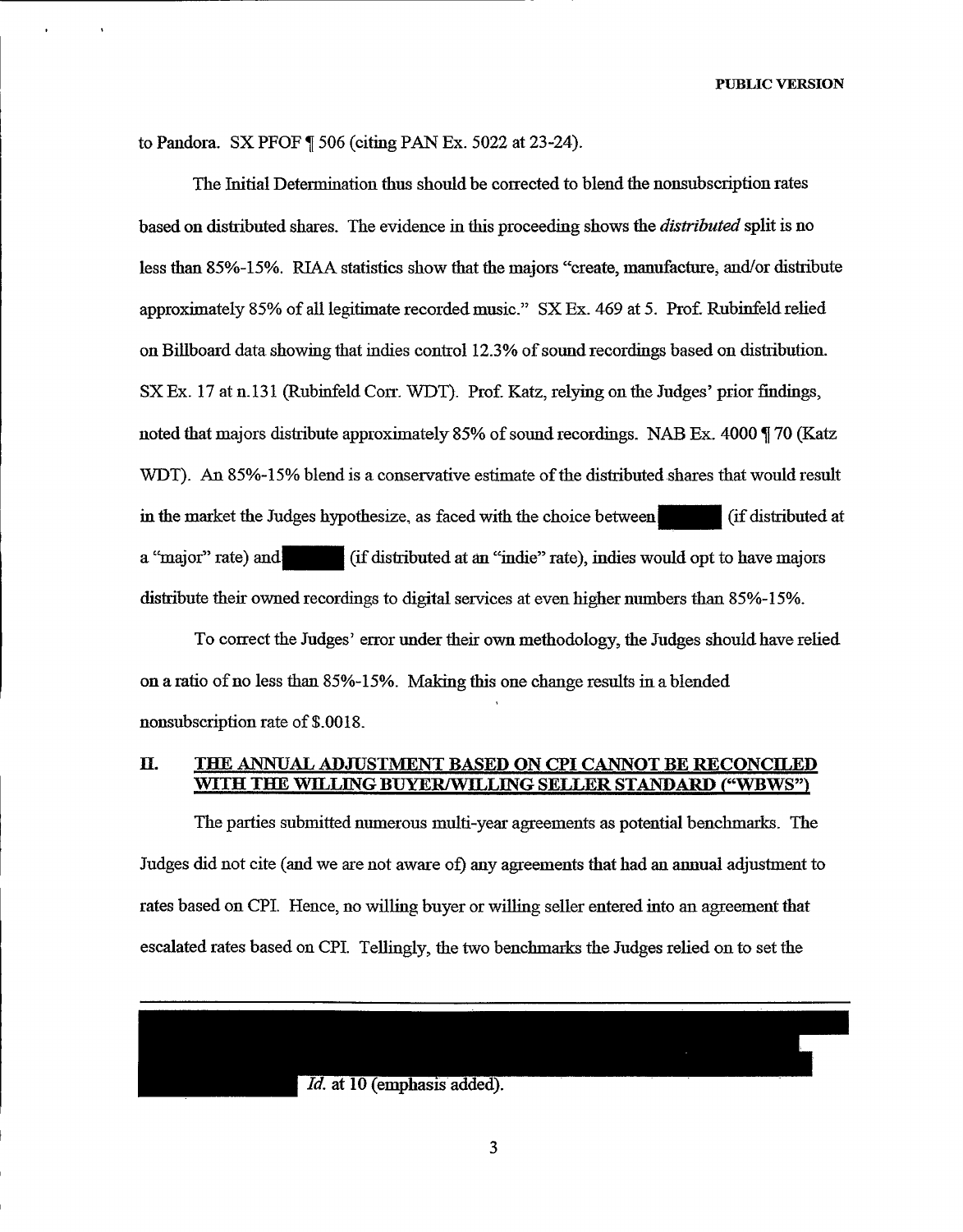| nonsubscription rate contain                                                                          |                                           |  |                                  |     |
|-------------------------------------------------------------------------------------------------------|-------------------------------------------|--|----------------------------------|-----|
|                                                                                                       |                                           |  |                                  |     |
|                                                                                                       |                                           |  | $.$ <i>Web IV ID</i> at 137-138; |     |
| SX PFOF [761. Likewise,                                                                               |                                           |  |                                  |     |
|                                                                                                       |                                           |  |                                  |     |
|                                                                                                       |                                           |  |                                  |     |
|                                                                                                       |                                           |  |                                  |     |
|                                                                                                       | $\frac{1}{2}$ <i>Id.</i> at 94. Thus, the |  | in the agreements                |     |
| that the Judges have determined best meet the WBWS standard                                           |                                           |  |                                  | the |
| CPI that the Judges cited for 2015 (0.5%). <i>Id.</i> at 199. The CPI escalation cannot be reconciled |                                           |  |                                  |     |

with the WBWS standard and constitutes legal error.<sup>7</sup>

The record also shows that the five-year term of the statutory license supports a rate escalation greater than CPI. The Judges note the difficulty of predicting what will happen to market rates in the future. Web IV ID at 83. That was also true when Pandora, Merlin, iHeart and Warner entered into their multi-year deals, but they all agreed to

Licensees (but not Licensors) can opt out of the statutory license, an annual increase of at least \$.0001 partially protects against the statutory license's inherent asymmetry and the unforeseen marketplace developments over the next five years. See SX Reply PFOF  $\P$  465 (citing SX PFOF

<sup>6</sup> That agreement also

PAN Ex. 5014 at  $\S$  3(b).

in an evolving streaming marketplace. Moreover, because

 $7$  The Judges note that many interactive agreements do not contain rate escalations. Id. at 82. But these agreements also generally contain terms significantly shorter than five years and greater-of rate structures with revenue shares, both of which provide additional protections to Licensors. SX PFOF ¶425.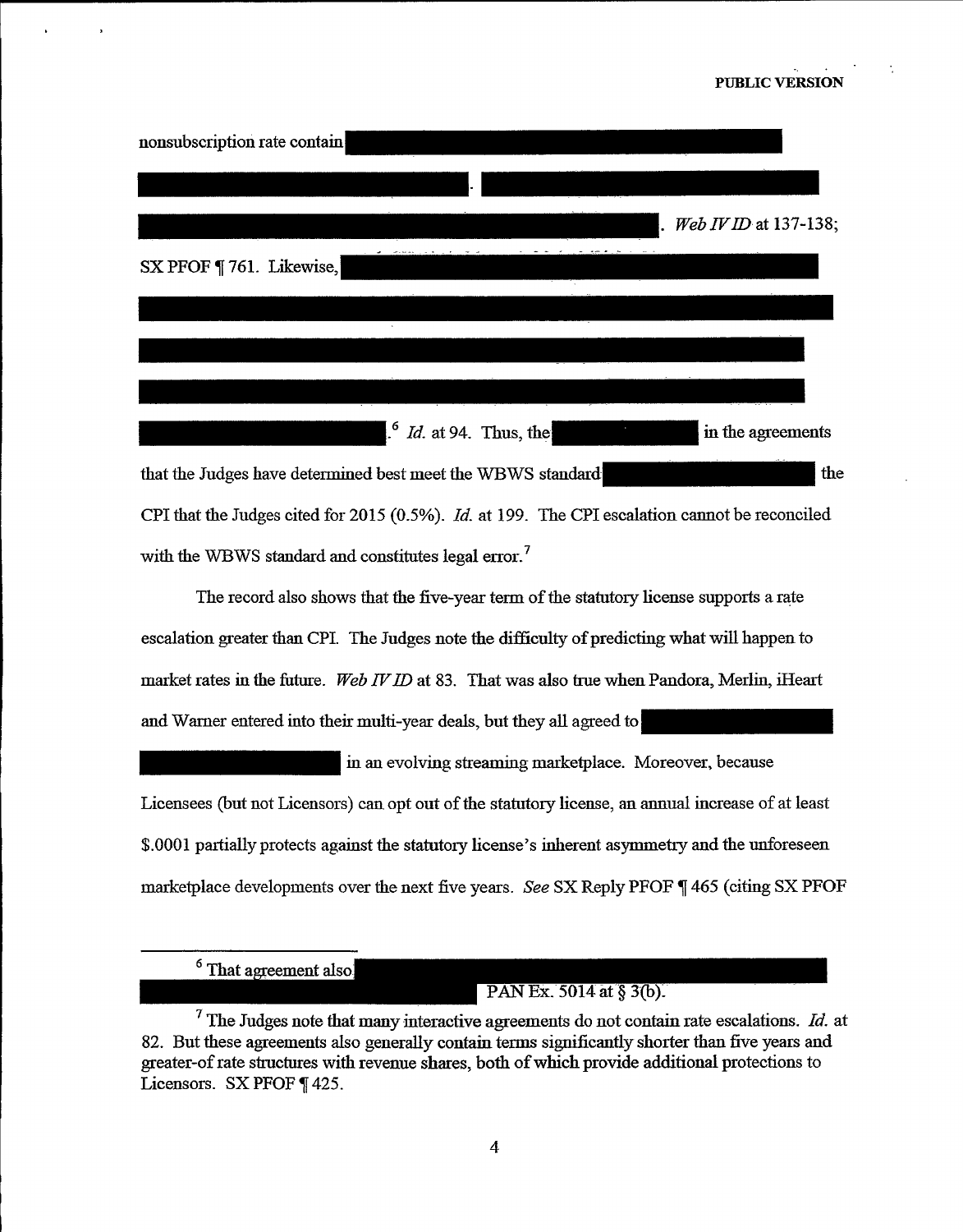1 398; SX Ex. 17 11 100, 143 (Rubinfeld Corr. WDT).<sup>8</sup>

The Judges clearly erred by crediting Pandora-Merlin and iHeart-Warner as WBWS agreements for their stated rates but To correct this error, the Judges, at a minimum, should provide for an annual rate increase of at least \$.0001, which shows the Sudges have seen the Sudges have determined that \$.0017 is the appropriate nonsubscription rate for 2016, the rates for later years should be: \$.0018 for 2017; \$.0019 for 2018; \$.0020 for 2019; and \$.0021 for 2020.<sup>9</sup> Likewise, the 2016 subscription rate of  $$.0022$  should escalate to:  $$.0023$  for 2017;  $$.0024$  for 2018; \$.0025 for 2019; and \$.0026 for 2020.

## III. THE JUDGES COMMITTED LEGAL ERROR IN ANALYZING THE INTERACTION BETWEEN THE WBWS STANDARD AND THE STATUTORY LICENSE'S SHADOW

The "Act instructs the Judges to use the willing buyer/willing seller construct, assuming

no statutory license." Web III Remand, 79 Fed. Reg. 23102, 23107 (Apr. 25, 2014).<sup>10</sup><br>To comply with this standard, the Judges must assess (a) whether the terms of a proposed

benchmark were materially affected by the "shadow" of the statutory rate and, if so, whether an

adjustment to account for the shadow is necessary and feasible; and (b) whether the shadow

 $8$  The Judges' rejection of the proposed greater-of structure with a revenue share highlights the importance of a rate escalation. Licensors negotiate for greater-of structures to protect against future uncertainties and to share in the upside if Services succeed. SX PFOF  $\P$  321-331. Absent a revenue share, annual rate escalations are an even more important means for Licensors to account for this lost value.

<sup>&</sup>lt;sup>9</sup> This second argument for rehearing assumes the correctness of the determination of the 2016 rates and only challenges the appropriate escalations for 2017-2020. If the Judges correct the determination for the error identified in Part I, then the appropriate nonsubscription rates should be: \$ .0018 for 2016; \$ .0019 for 2017; \$.0020 for 2018; \$.0021 for 2019; and \$.0022 for 2020.

 $^{10}$  See also Web II, 72 Fed. Reg. 24084, 24087 (May 1, 2007) ("[I]t is difficult to understand how a license negotiated under the constraints of a compulsory license, where the licensor has no choice but to license, *could truly reflect 'fair market value*.'") (emphases added).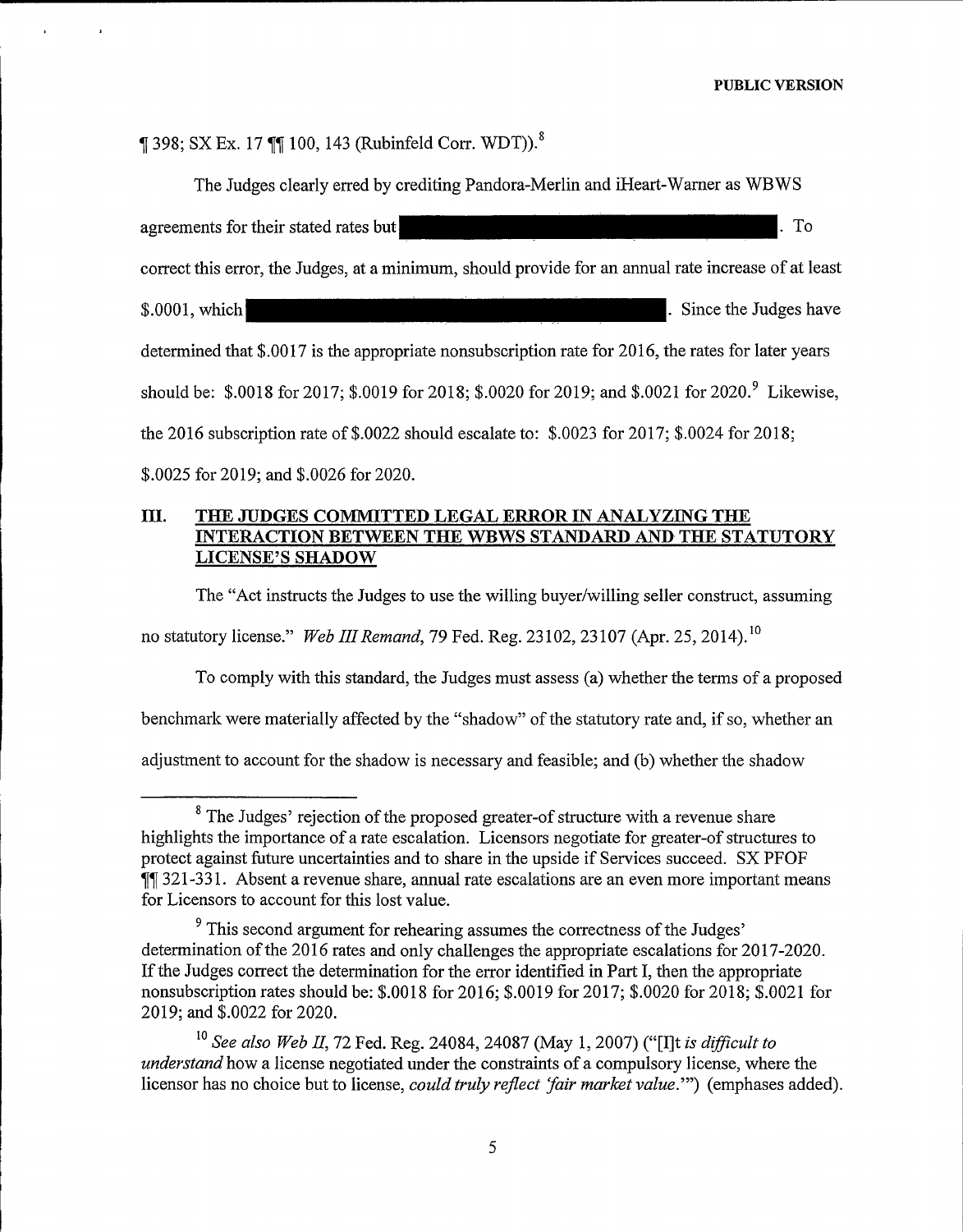makes the proposed benchmark unreliable and unrepresentative, because the statutory rate eliminated relevant benchmarks that would have been reached above the statutory rate. The Judges fail to assess properly these legal requirements.

First, the Judges rely on benchmarks that indisputably were afFected by the statutory rate. The headline rates in Pandora-Merlin, for example, deriving a 2016 rate from Pandora-Merlin, the Judges ignore that And, in

See SX PFOF  $\parallel$  518 (citing PAN Ex. 5014 §§ 1(v), 4(a)). Pandora's own expert thus had to admit that "it's obvious" that Pandora-Merlin was "definitely negotiated in the shadow ofthe pureplay rates." SX PFOF  $\P$  154 (quoting Hr'g Tr. 4583:22-24 (May 19, 2015) (Shapiro)); see also SX PFOF  $\parallel$  157 (quoting IHM Ex. 3034  $\parallel$  48 (Fischel/Lichtman AWDT) (per-play rate in iHeart-Warner "is directly affected by the existing statutory rates")).

Notwithstanding this evidence, the Judges dismiss the shadow as not "meaningfully affect[ing] the effective steered rates" because those "rates are below the otherwise applicable statutory rates, and it would be irrational for a licensor to accept a rate below the statutory rate when it could have rejected the direct deal and enjoyed the higher statutory rate." Web IVID at 32. But as the Judges recognize two pages later, this decision was not "irrational" because Merlin and Warner "voluntarily agreed to rates below the applicable statutory rates *(in exchange*) for the steering of more plays), rather than defaulting to the higher statutory rate." Id. at 34 (emphasis added). In other words, as the Judges concluded in the context of Pandora-Merlin, Merlin members expressly agreed to "the trade-off of more plays at a lower rate for *more total revenue*" than they would have otherwise received under the statutory license. Id. at 126 (emphasis added). But this measure of total revenue relative to what the Merlin members would otherwise have received is inextricably tied to the statutory rate. Hence, Pandora-Merlin

6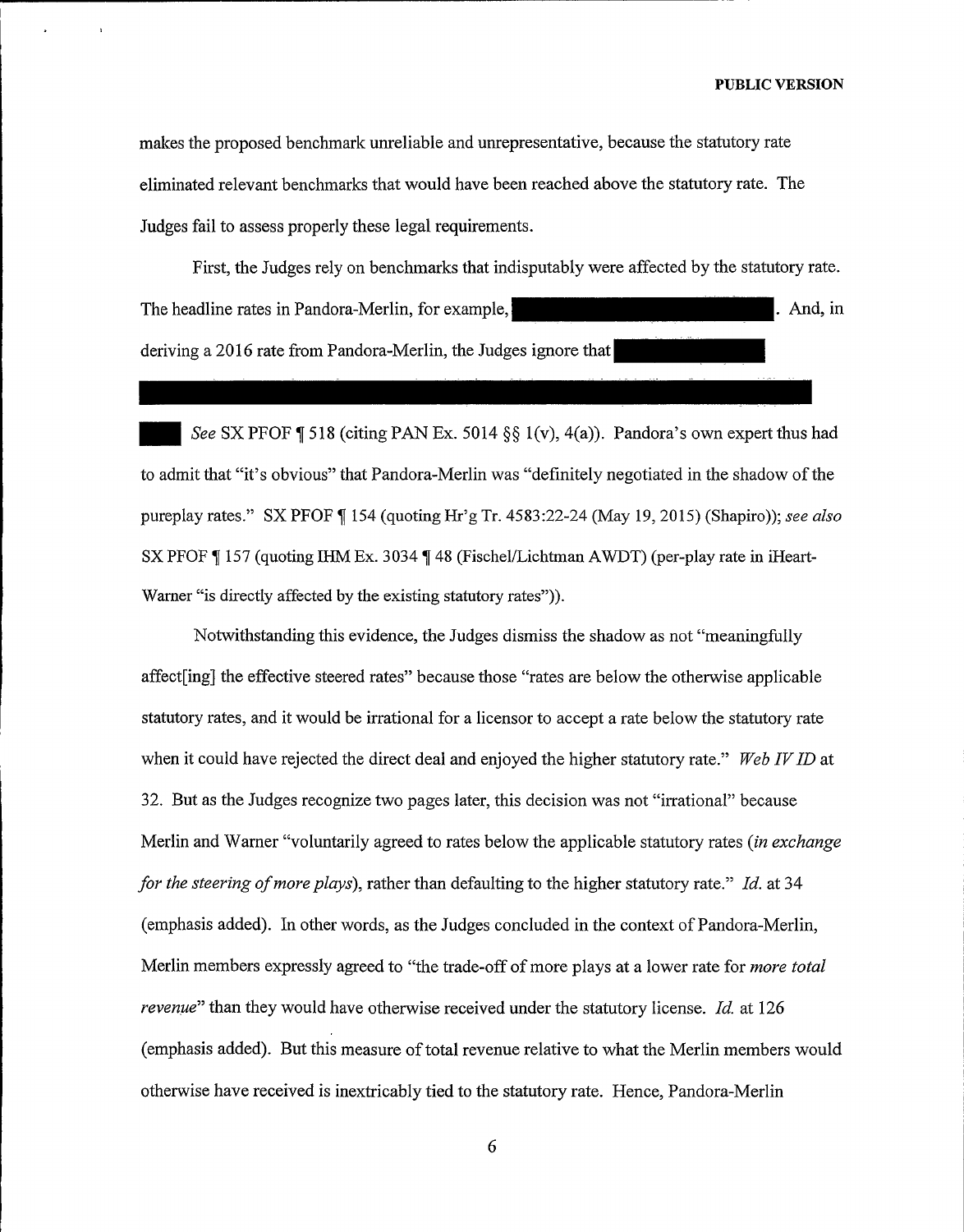necessarily was "negotiated under the constraints of a compulsory license," and therefore does not "truly reflect 'fair market value.'" Web II at 24087 (emphasis added).

Second, as the Judges acknowledge, Prof. Talley provided evidence of a "rational and hypothetically correct" economic theory demonstrating that negotiations and agreements for rates above statutory rates will be absent so long as the shadow exists. Web IV ID at 33. The Judges erred in discounting this theory as "too untethered from the facts to be predictive or useful in adjusting for the supposed shadow of the existing statutory rate." Id. The absence of rates above statutory rates *confirms* Prof. Talley's theory; such absence is not a sound basis for dismissing his analysis. The evidence of agreements not entered into—where parties opted for existing statutory or WSA rates—also proves the shadow's downward bias.

This undisputed evidence also shows that iHeart-Warner fails the most basic test of WBWS, namely, "the rates to which, absent special circumstances, most willing buyers and willing sellers would agree." Web II at 24087 (emphasis added). The record was clear that

. Likewise, many indies did not enter into a deal with Pandora (or anyone else) at the Pandora-Merlin rates. See SX PFOF  $\P\P$  542-550. And then blending two unrepresentative agreements to arrive at a single, unrepresentative, non-subscription rate only compounds the error.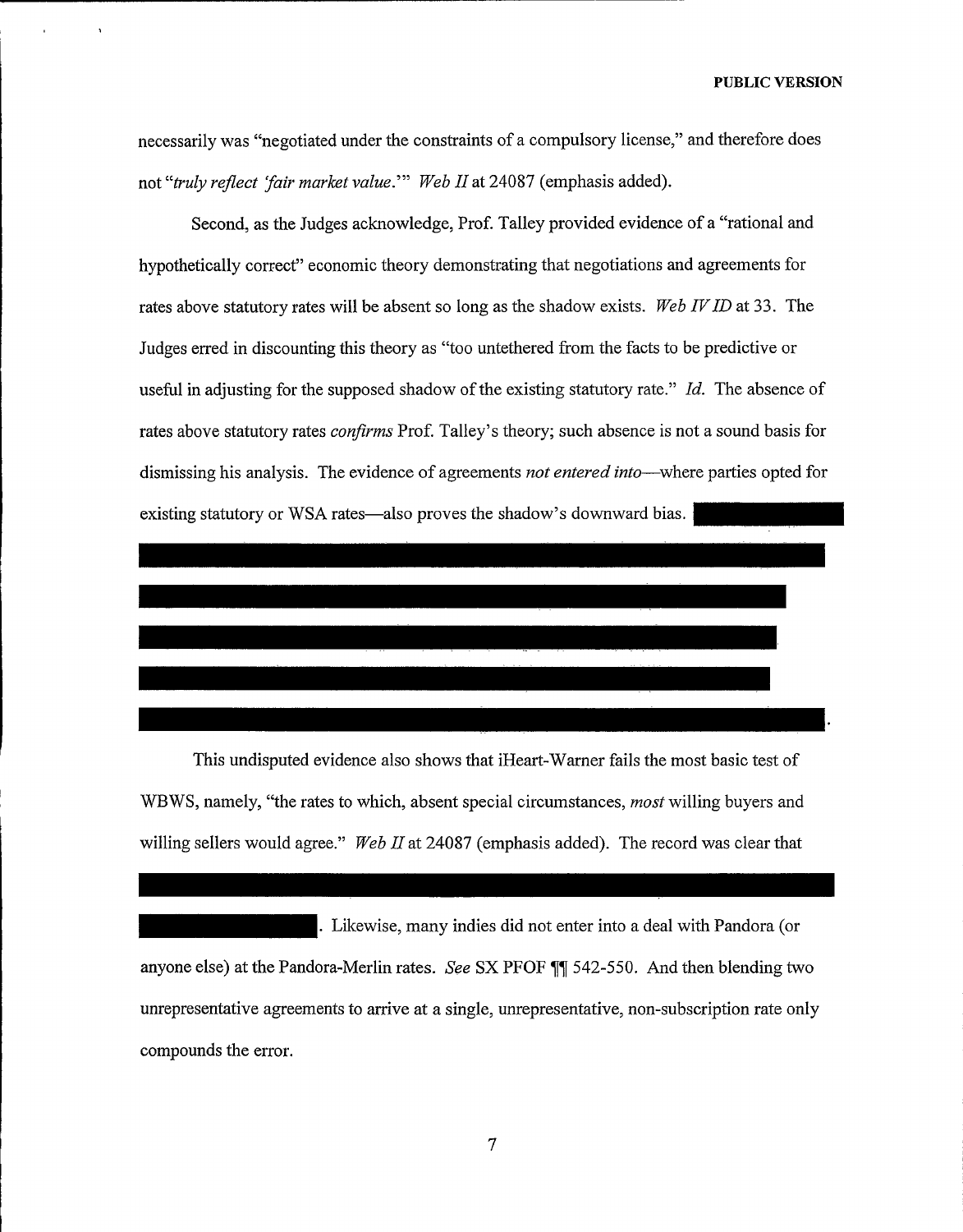The Judges' analysis must be corrected either to discount the Pandora-Merlin and iHeart-Warner benchmarks entirely in favor of the interactive benchmarks or to adjust the derived rates upward to account for the shadow's downward impact.

#### IV. OTHER ERRORS IN THE JUDGES' INITIAL DETERMINATION

## A. If The Annual CPI Increase Is Retained, The Proposed Calculation Must Be Clarified To Prevent Manifest Injustice

The proposed regulations do not make it clear whether the CPI adjustment will be (a) applied to reflect the actual cumulative amount of inflation since January 1, 2016 or (b) calculated separately for each year. Unless the CPI adjustment is calculated cumulatively, manifest injustice likely will result. It makes no economic sense that the rate would not increase in the third year if inflation over a two-year period (measured by CPI) would lead to an increase, but the amount of inflation in each year in isolation would not cause an increase. Measuring inflation annually rather than cumulatively, there is a risk the rate will stagnate at \$.0017 for five years<sup>11</sup> despite high rates of inflation. At minimum, the Judges should clarify that each annual CPI increase must reflect cumulative inflation from January 1, 2016 to the relevant January 1.

#### B. It Is Error To Impose A Licensed-In-The-Jurisdiction Auditor Requirement

The Judges clearly erred in adopting NAB/NRBNMLC's proposal that a "qualified auditor" must be a CPA "licensed in the jurisdiction where it seeks to conduct a verification." Web IV ID at 194, Ex. A (Am.) at 8. The Judges do not identify any basis for this new requirement, id., and none exists in the record. See Web III Remand, at 23124 ("For the Judges to adopt a contested proposed term, the proponent must show support for its adoption by reference to the record of the proceeding."). NAB and NRBNMLC offered no factual or legal

8

<sup>&</sup>lt;sup>11</sup> If the CPI is 2.94% each year, a CPI adjustment calculated in isolation would round down to 0 and the rate would stagnate at \$.0017 over the term  $(1.0294 * $.0017 = $.00174998)$ . But if the CPI were 2.94% every year, the *cumulative* inflation rate would be 12.3%.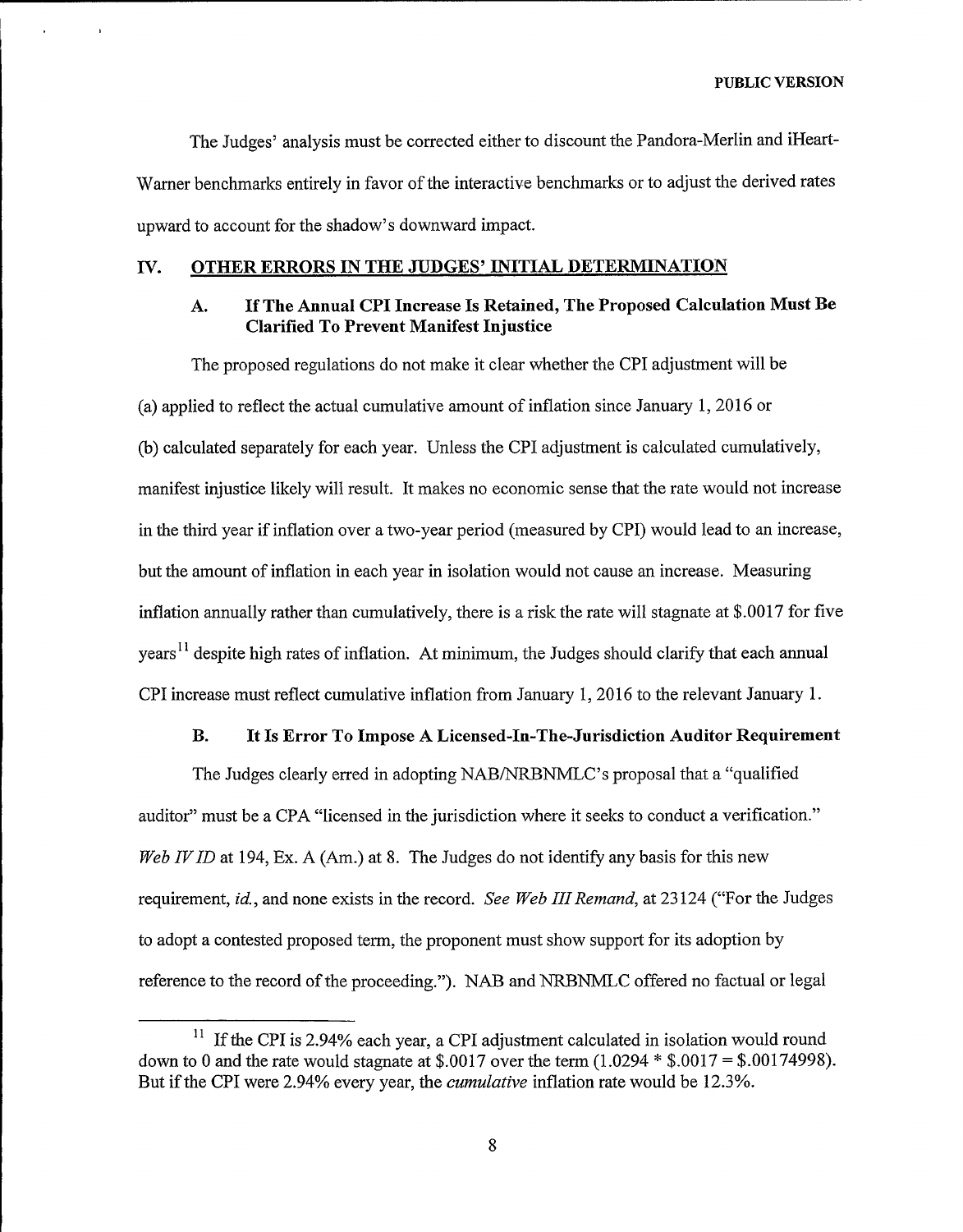support for their proposal.<sup>12</sup> The record instead established that most WBWS agreements do not require CPA certification at all, much less that auditors be CPA-licensed in any particular jurisdiction.<sup>13</sup> See SX PFOF  $\P$  1281, SX Reply PFOF  $\P$  1172.

This requirement threatens manifest injustice by increasing costs and weakening audit rights—rights that are critically important under the statutory license, since Licensors have no choice but to license their content. The record evidence showed that webcasters operate in a number of jurisdictions, some of which may have no qualified auditor with any experience in digital royalty issues, and that CPAs with the necessary skill sets already are in short supply. SX PFOF \[1280, SX Reply PFOF \[1171. Even Pandora's CFO, Mr. Herring, acknowledged that CPAs with the requisite technical expertise are "a little bit of a unicorn" in this industry. SX PFOF ¶ 1280 (citing Hr'g Tr. 3403:4-12 (May 13, 2015) (Herring)).

Finally, the revision imposes more rigorous requirements on Qualified Auditors than are posed on CPAs generally.<sup>14</sup> Doing so without any support would be a manifest injustice.

#### C. Additional Errors In The Amended Regulations Require Correction

The Judges clearly erred by adopting various additional changes to the regulations. First, the Judges erred in  $\S 380.2$ (e) by adopting as the start date of the holding period for unpayable

 $12$  The sole reference to the proposal before the close of the hearing was in *un-redlined* proposed regulations in which NAB/NRBNMLC inserted several changes to the existing regulations without identifying or mentioning them in their introductory memoranda or supporting testimony. Given the procedurally improper way in which these changes were presented—above and beyond their complete absence of evidentiary support—they should not have been entertained by the Judges. SX PFOF [ 1333; SX Ex. 23 (Bender WRT) at 15.

<sup>&</sup>lt;sup>13</sup> Even the agreements identified by NAB as requiring CPA certification do not include the licensed-in-the-jurisdiction requirement. See NAB PFOF  $\P$  622 (citing

 $14$  Nearly all states have CPA mobility laws that allow CPAs to practice in a jurisdiction other than that in which he orshe was licensed. See CPAMobility Resources, American Institute of CPAs, *available at* www.aicpa.org/Advocacy/State/Mobililty/Pages/default.aspx.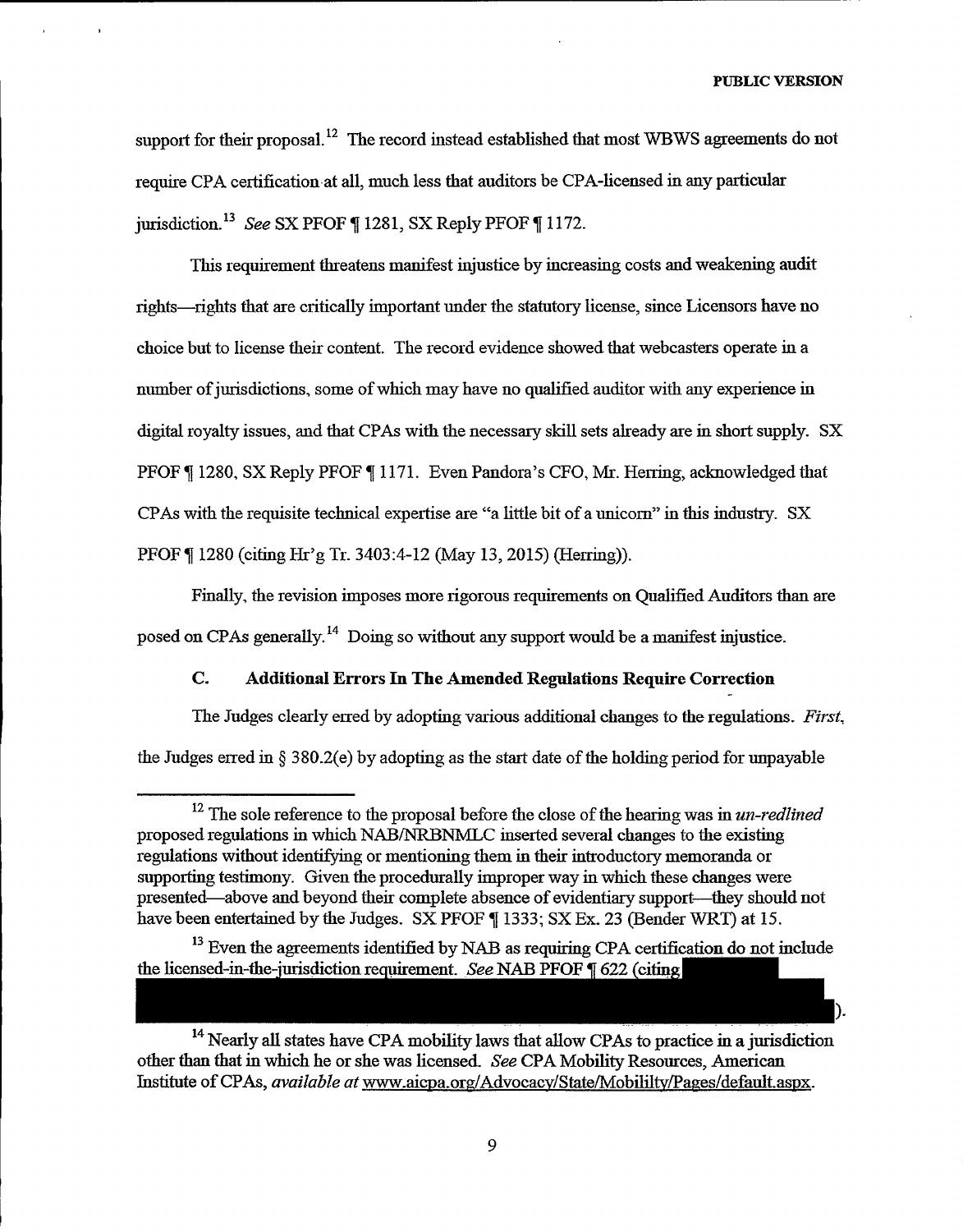funds, without explanation, "the date of final distribution of all royalties." The Judges' insertion of the word "final" is confusing and ambiguous in the context of an unclaimed funds provision. SX Reply PFOF ¶ 1235. Starting the three-year holding period at the date of "final distribution of all royalties" gives no clear guidance as to when that period actually begins. The regulation fails to explain how there could be both unclaimed royalties and a "final distribution of all royalties." The start date should be tied to SoundExchange's processes for distributing royalties, SX Ex. 2 at 6-11, such as the date of the first distribution of royalties from the relevant payment by the Service. At a minimum, the Judges should strike the word "final" from this regulation.

Second, the Judges erred in  $\S 380.6(b)$  by replacing SoundExchange's right to audit each licensee each year with a term that could be read as permitting it to audit only one licensee per year ("The verifying entity may conduct an audit only once a year"), There are over 2,500 licensees. SX Ex. 2 at 11 (Bender WDT). There is no basis for such a limit.

*Third*, the Judges erred in § 380.6(g) by giving Services a credit, with interest, <sup>15</sup> for overpayments. The Judges rejected almost exactly this proposal in the context of adjustments to Statements of Accounts. Web IV ID at 194. All the same reasons for rejecting that proposal would apply to an overpayment discovered in an audit. Fourth, in the  $\S 380.6$  definition of "Commercial Webcaster," the Judges should change the reference to "Public Broadcasting Entities" to "Covered Entity under Subpart D" to match the term used in the adopted settlement.

Finally, the Judges adopted several contested changes without explanation or evidentiary support.<sup>16</sup> If it would aid the Judges, SoundExchange is prepared to promptly file a chart identifying the specific language that was adopted without any apparent basis in the record.

<sup>&</sup>lt;sup>15</sup> The Judges adopted this language notwithstanding that iHeart specifically withdrew its proposal that Services receive interest on overpayments. See IHM Reply PFOF  $\P$  1306.

<sup>&</sup>lt;sup>16</sup> See Ex. A (Am.) §  $\frac{8}{380.2}$ (e); 380.4(a)(2); 380.5(c)(1); 380.5(d); 380.6(d); 380.6(g); 380.6 (definition of Performance).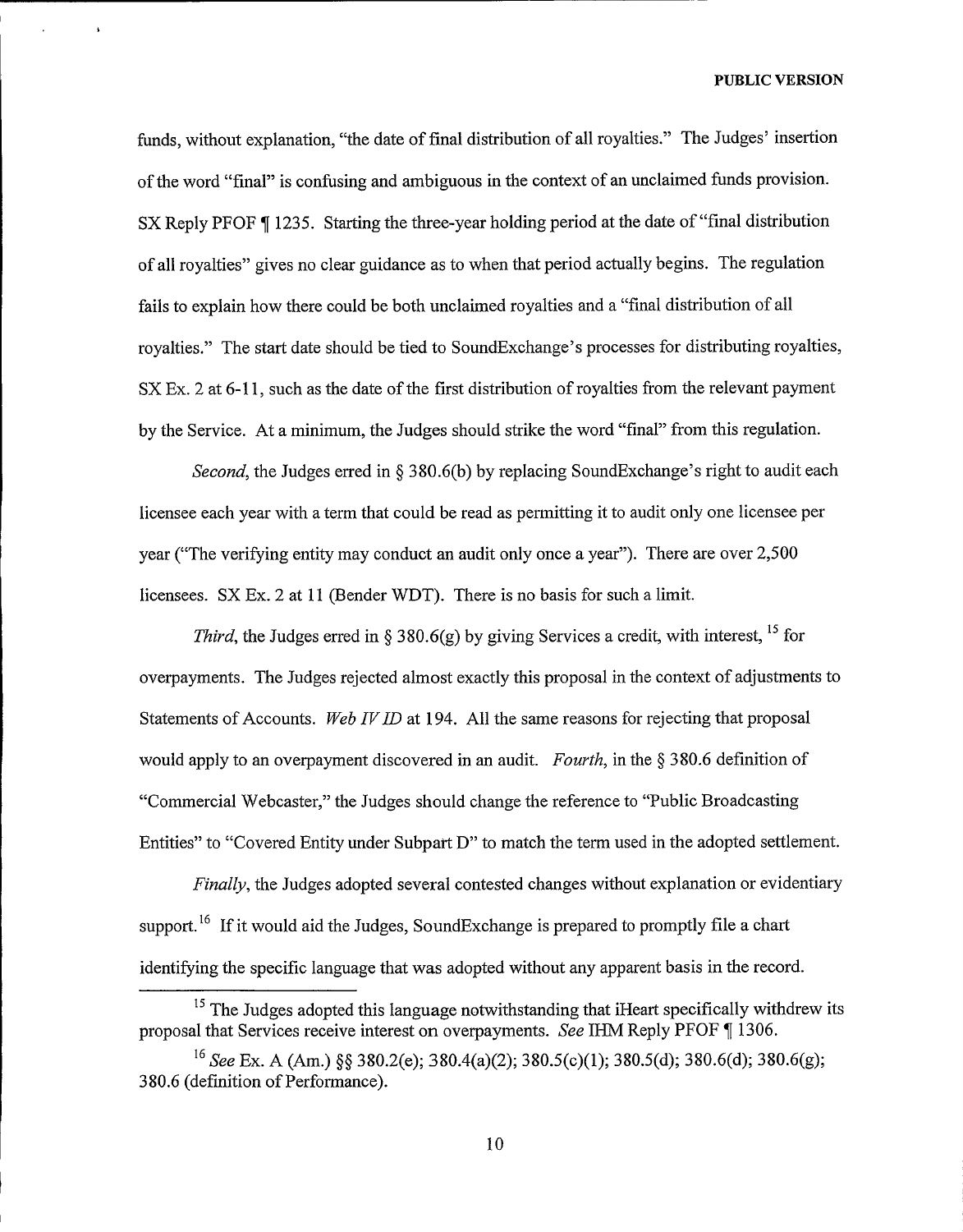ä,

Respectfully submitted,

By: mevas Glenn D. Pomerantz (CA Bar 112503)

Kelly M. Klaus (CA Bar 161091) Anjan Choudhury (DC Bar 497271) MUNGER, TOLLES & OLSON LLP 355 S. Grand Avenue, 35th Floor Los Angeles, CA 90071-1560<br>Telephone: (213) 683-9100 Telephone: (213) 683-9100<br>Facsimile: (213) 687-3702  $(213)$  687-3702 Glenn.Pomerantz@mto.com Kelly.Klaus@mto.com Anjan.Choudhury@mto.corn

Counsel for SoundExchange, Inc.

 $\overline{\phantom{a}}$ 

December 31, 2015

 $\lambda$ 

 $\overline{a}$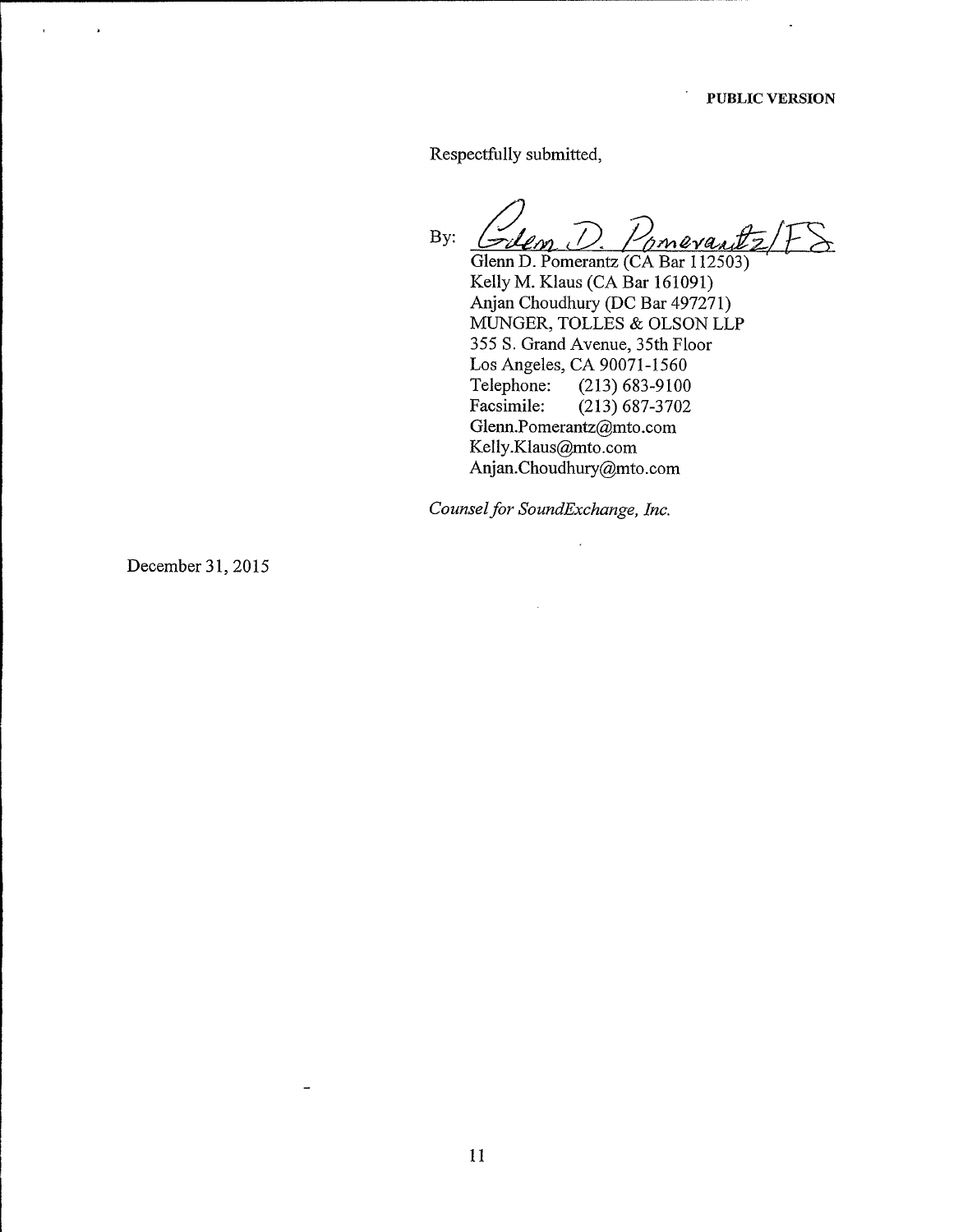$\label{eq:2.1} \frac{1}{\sqrt{2}}\int_{\mathbb{R}^3}\frac{1}{\sqrt{2}}\left(\frac{1}{\sqrt{2}}\right)^2\frac{1}{\sqrt{2}}\left(\frac{1}{\sqrt{2}}\right)^2\frac{1}{\sqrt{2}}\left(\frac{1}{\sqrt{2}}\right)^2\frac{1}{\sqrt{2}}\left(\frac{1}{\sqrt{2}}\right)^2.$ 

 $\ddot{\phantom{0}}$ 

 $\label{eq:2.1} \frac{1}{2} \sum_{i=1}^n \frac{1}{2} \sum_{j=1}^n \frac{1}{2} \sum_{j=1}^n \frac{1}{2} \sum_{j=1}^n \frac{1}{2} \sum_{j=1}^n \frac{1}{2} \sum_{j=1}^n \frac{1}{2} \sum_{j=1}^n \frac{1}{2} \sum_{j=1}^n \frac{1}{2} \sum_{j=1}^n \frac{1}{2} \sum_{j=1}^n \frac{1}{2} \sum_{j=1}^n \frac{1}{2} \sum_{j=1}^n \frac{1}{2} \sum_{j=1}^n \frac{$ 

 $\frac{1}{\sqrt{2}}$ 

 $\label{eq:2.1} \frac{1}{\sqrt{2}}\left(\frac{1}{\sqrt{2}}\right)^{2} \left(\frac{1}{\sqrt{2}}\right)^{2} \left(\frac{1}{\sqrt{2}}\right)^{2} \left(\frac{1}{\sqrt{2}}\right)^{2} \left(\frac{1}{\sqrt{2}}\right)^{2} \left(\frac{1}{\sqrt{2}}\right)^{2} \left(\frac{1}{\sqrt{2}}\right)^{2} \left(\frac{1}{\sqrt{2}}\right)^{2} \left(\frac{1}{\sqrt{2}}\right)^{2} \left(\frac{1}{\sqrt{2}}\right)^{2} \left(\frac{1}{\sqrt{2}}\right)^{2} \left(\$ 

 $\label{eq:2.1} \mathcal{L}(\mathcal{L}^{\mathcal{L}}_{\mathcal{L}}(\mathcal{L}^{\mathcal{L}}_{\mathcal{L}}))\leq \mathcal{L}(\mathcal{L}^{\mathcal{L}}_{\mathcal{L}}(\mathcal{L}^{\mathcal{L}}_{\mathcal{L}}))\leq \mathcal{L}(\mathcal{L}^{\mathcal{L}}_{\mathcal{L}}(\mathcal{L}^{\mathcal{L}}_{\mathcal{L}}))$ 

 $\mathcal{L}$ 

 $\frac{1}{2} \sum_{i=1}^{n} \frac{1}{2} \sum_{j=1}^{n} \frac{1}{2} \sum_{j=1}^{n} \frac{1}{2} \sum_{j=1}^{n} \frac{1}{2} \sum_{j=1}^{n} \frac{1}{2} \sum_{j=1}^{n} \frac{1}{2} \sum_{j=1}^{n} \frac{1}{2} \sum_{j=1}^{n} \frac{1}{2} \sum_{j=1}^{n} \frac{1}{2} \sum_{j=1}^{n} \frac{1}{2} \sum_{j=1}^{n} \frac{1}{2} \sum_{j=1}^{n} \frac{1}{2} \sum_{j=1}^{n$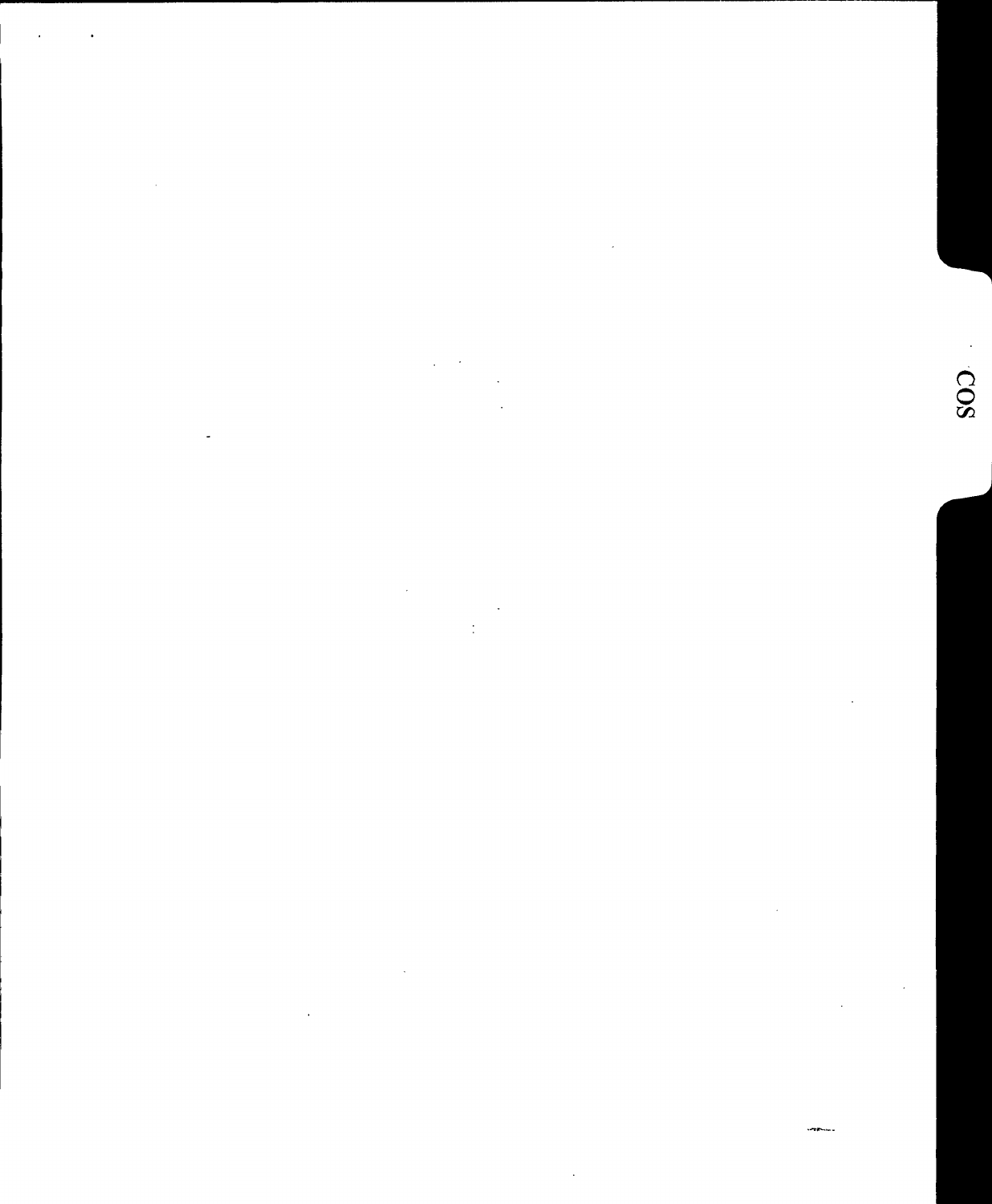## CERTIFICATE OF SERVICE

I hereby certify that on December 31, 2015, I caused a copy of the foregoing

# RESTRICTED — SOUNDEXCHANGE, INC.'S PETITION FOR REHEARING

## PROPOSED PUBLIC VERSION to be served via electronic mail and first-class, postage

prepaid, United States mail, addressed as follows:

| Jeffrey J. Jarmuth                  | David Oxenford                               |
|-------------------------------------|----------------------------------------------|
| Law Offices of Jeffrey J. Jarmuth   | WILKINSON BARKER KNAUER, LLP                 |
| 34 E. Elm Street                    | 2300 N Street, NW, Suite 700                 |
| Chicago, IL 60611-1016              | Washington, DC 20037                         |
| Telephone: (312) 335-9933           | doxenford@wbklaw.com                         |
| Facsimile: (312) 822-1010           | Telephone: (202) 373-3337                    |
| Jeff.jarmuth@jarmuthlawoffices.com  | Facsimile: (202) 783-5851                    |
| Counsel for AccuRadio, LLC          | Counsel for Educational Media Foundation and |
|                                     | National Association of Broadcasters (NAB)   |
|                                     |                                              |
| Bruce Joseph, Karyn Ablin           | William Malone                               |
| Michael Sturm, Jillian Volkmar      | 40 Cobbler's Green                           |
| WILEY REIN LLP                      | 205 Main Street                              |
| 1776 K Street, NW                   | New Canaan, CT 06840                         |
| Washington, DC 20006                | Malone@ieee.org                              |
| bjoseph@wileyrein.com               | Telephone: (203) 966-4770                    |
| kablin@wileyrein.com                | Counsel for Harvard Radio Broadcasting Co.,  |
| msturm@wileyrein.com                | Inc. (WHRB) and Intercollegiate Broadcasting |
| JVolkmar@wileyrein.com              | System, Inc. (IBS)                           |
| Telephone: (202) 719-7000           |                                              |
| Facsimile: (202) 719-7049           |                                              |
| Counsel for National Association of |                                              |
| <b>Broadcasters</b> (NAB)           |                                              |
|                                     |                                              |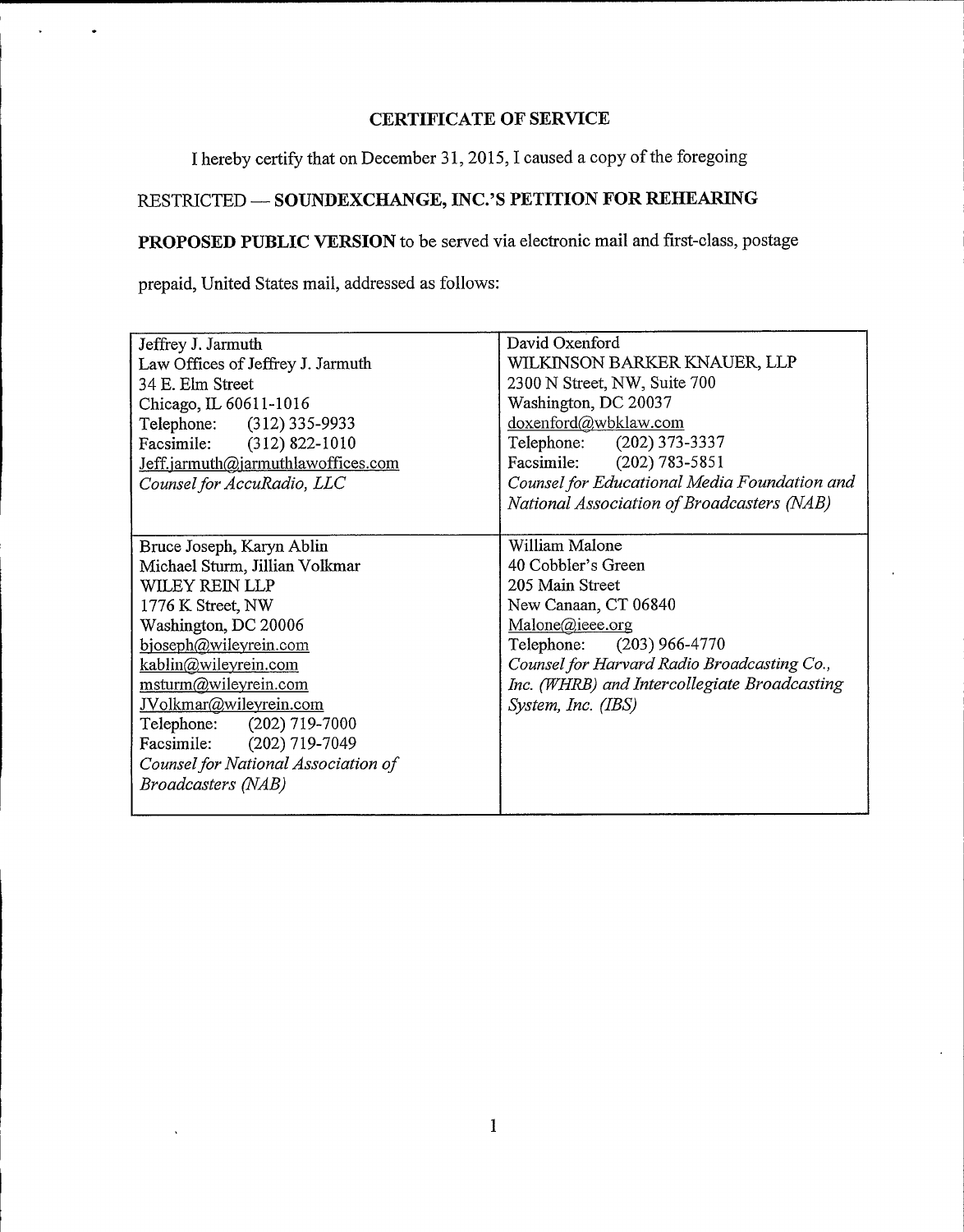| Mark Hansen, John Thorne                           | Kenneth L. Steinthal, Joseph R. Wetzel        |
|----------------------------------------------------|-----------------------------------------------|
| Evan Leo, Scott Angstreich, Kevin Miller, Caitlin  | <b>Ethan Davis</b>                            |
| Hall, Igor Helman, Leslie Pope, Matthew Huppert    | KING & SPALDING LLP                           |
| KELLOGG, HUBER, HANSEN, TODD,                      | 101 Second Street, Suite 2300                 |
| EVANS & FIGEL, P.L.L.C.                            | San Francisco, CA 94105                       |
| 1615 M Street, NW, Suite 400                       | ksteinthal@kslaw.com                          |
| Washington, DC 20036                               | jwetzel@kslaw.com                             |
| Mhansen@khhte.com                                  | edavis@kslaw.com                              |
| Jthorne@khhte.com                                  | Telephone:<br>$(415)$ 318-1200                |
| eleo@khhte.com                                     | Facsimile:<br>$(415)$ 318-1300                |
| sangstreich@khhte.com                              | Counsel for National Public Radio, Inc. (NPR) |
| kmiller@khhte.com                                  |                                               |
| chall@khhte.com                                    |                                               |
| ihelman@khhte.com                                  |                                               |
| lpope@khhte.com                                    |                                               |
| mhuppert@khhte.com                                 |                                               |
| Telephone:<br>(202) 326-7900                       |                                               |
| $(202)$ 326-7999<br>Facsimile:                     |                                               |
| Counsel iHeartMedia, Inc.                          |                                               |
|                                                    |                                               |
| Karyn Ablin, Jennifer Elgin                        | R. Bruce Rich, Todd Larson                    |
| WILEY REIN LLP                                     | Sabrina Perelman, Benjamin E. Marks           |
| 1776 K St. N.W.                                    | WEIL, GOTSHAL & MANGES LLP                    |
| Washington, DC 20006                               | 767 Fifth Avenue                              |
| kablin@wileyrein.com                               | New York, NY 10153                            |
| jelgin@wileyrein.com                               | r.bruce.rich@weil.com                         |
| Telephone: (202) 719-7000                          | todd.larson@weil.com                          |
| Facsimile: (202) 719-7049                          | Sabrina.Perelman@weil.com                     |
| <b>Counsel for National Religious Broadcasters</b> | Benjamin.marks@weil.com                       |
| NonCommercial Music License Committee              | Telephone:<br>$(212)$ 310-8170                |
| (NRBNMLC)                                          | Facsimile:<br>$(212)$ 310-8007                |
|                                                    | Counsel for Pandora Media, Inc.               |
|                                                    |                                               |
| Gary R. Greenstein                                 | Jacob B. Ebin                                 |
| WILSON SONSINI GOODRICH & ROSATI                   | Akin Gump Strauss Hauer & Feld LLP            |
| 1700 K Street, NW, 5th Floor                       | One Bryant Park                               |
| Washington, DC 20006                               | <b>Bank of America Tower</b>                  |
| ggreenstein@wsgr.com                               | New York, NY 10036-6745                       |
| (202) 973-8849<br>Telephone:                       | iebin@akingump.com                            |
| Facsimile:<br>$(202)$ 973-8899                     | $(212)$ 872-7483<br>Telephone:                |
| Counsel for Pandora Media Inc.                     | Facsimile:<br>$(212)$ 872-1002                |
|                                                    | Counsel for Pandora Media Inc.                |
|                                                    |                                               |